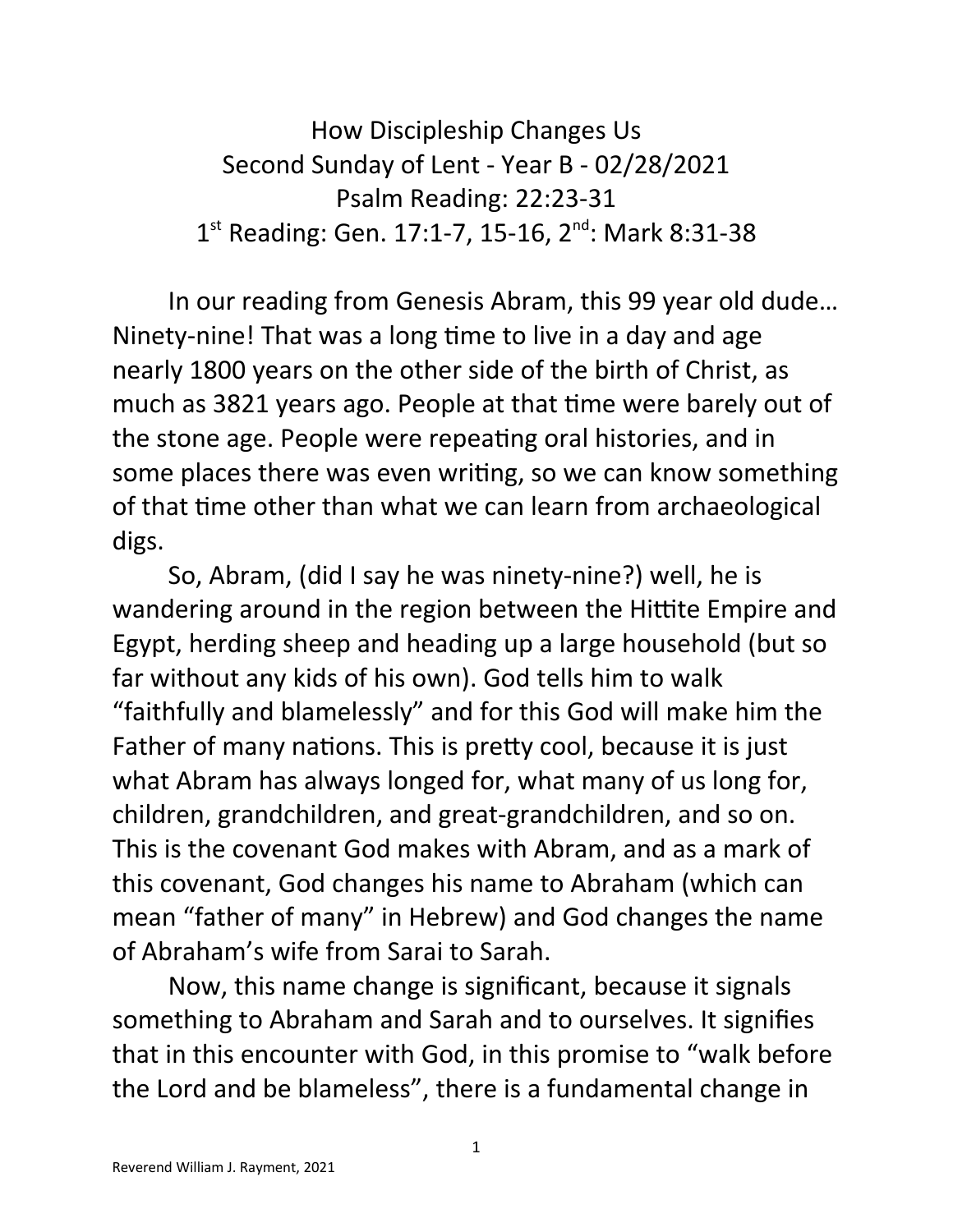the character and lives of this aged couple. Because of their new relationship with God they have become more than they once had been. They have come to have a personal relationship with God. In fact Abraham will have several conversations with God on a very personal level. Though the remainder of his life will still be filled with turmoil, Abraham's relationship with God will get him through the hard times and sweeten the rejoicing in the good times.

Now let us fast forward 1800 years or so to the time of Jesus, to our reading from the Gospel of Mark (8:31-38). Here, we have a very different scene. Jesus has just had a disagreement with Peter, his leading Apostle. In fact, it is a pretty heated argument over what it means to be the Messiah and by extension what it means to be a disciple. Jesus has told Peter and the other disciples that being the Messiah means that he, Jesus, will be put to death for the good of humanity. And Peter, in his shock and dismay, "rebukes" Jesus. "Rebuke" that is a pretty strong word. (v.33) The kind of word you would use to chew out a very naughty child or in the parlance of *that* day to expel a demon!

Well, you can imagine the thoughts going through the minds of the disciples, especially Peter, in light of who they thought Jesus was or what they thought it meant that Jesus was the Messiah. Their understanding, by their hopeful reading of some of the Prophets, was that Jesus as Messiah (or anointed one), was going to form an army, push the Roman conquerors out of Judea, and become king. Then these twelve Apostles, being among the first to flock to the banner of Jesus, would be ministers in his government. They would topple the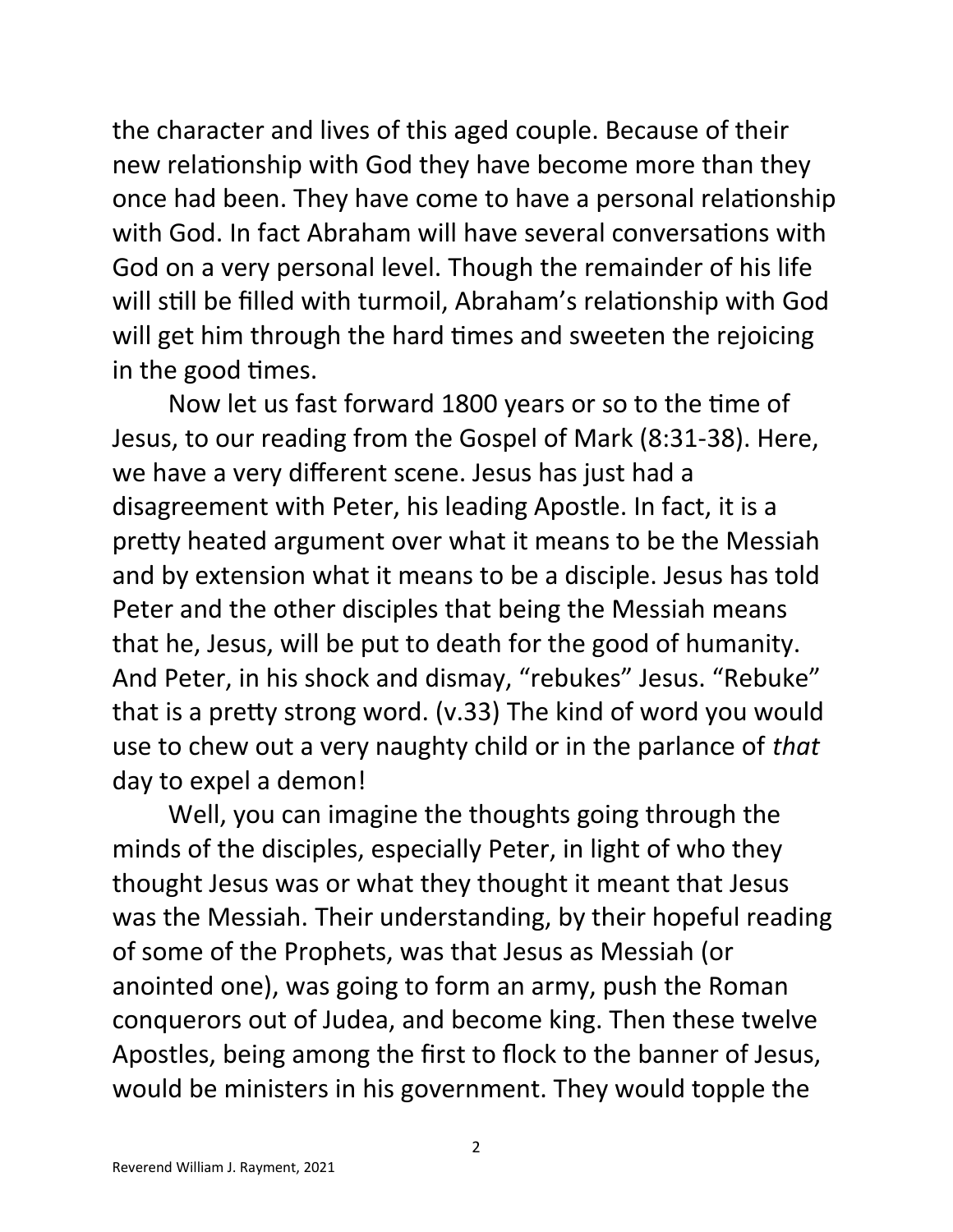powers that resided in Jerusalem and Rome, and supplant them with their own power. No wonder Peter dared to rebuke the master, no wonder the apostles did not intervene. In fact, we can imagine them on the side of Peter in this disagreement.

Evidently, they had not been paying very close attention to the ministry of Jesus early on and did not have a very accurate definition of what it means to be a disciple. A disciple is not a minion that simply gives and follows orders in the name of the master. It is not necessarily someone looking for glory. No, a disciple is someone who follows a leader whom they wish to emulate. The disciples should hang on every word of the master because the object of being a disciple is to be just like him. To be a disciple is a process of transformation of the self. In the case of disciples of Jesus, then, growth could not mean to grow in wealth or political power, but to grow rich in faith and to gain spiritual power.

After this disagreement between Jesus and Peter, Jesus decided to call together the crowd that seemed to follow him everywhere. In the Gospel of Mark this is the first time that Jesus personally calls on the crowd. Jesus must have seen how mistaken his disciples were, and his subject matter might lead us to believe that he is disappointed in his lead disciples. Perhaps he wants to clarify to all and sundry just what discipleship in Jesus Christ entails. And Jesus lays it out starkly for them.

This is what Christ said to the crowd, "Whoever wants to be my disciple must deny themselves and take up their cross and follow me." (Matt. 8:34b) Jesus is telling whoever is willing to listen that being a disciple is not about power and glory. If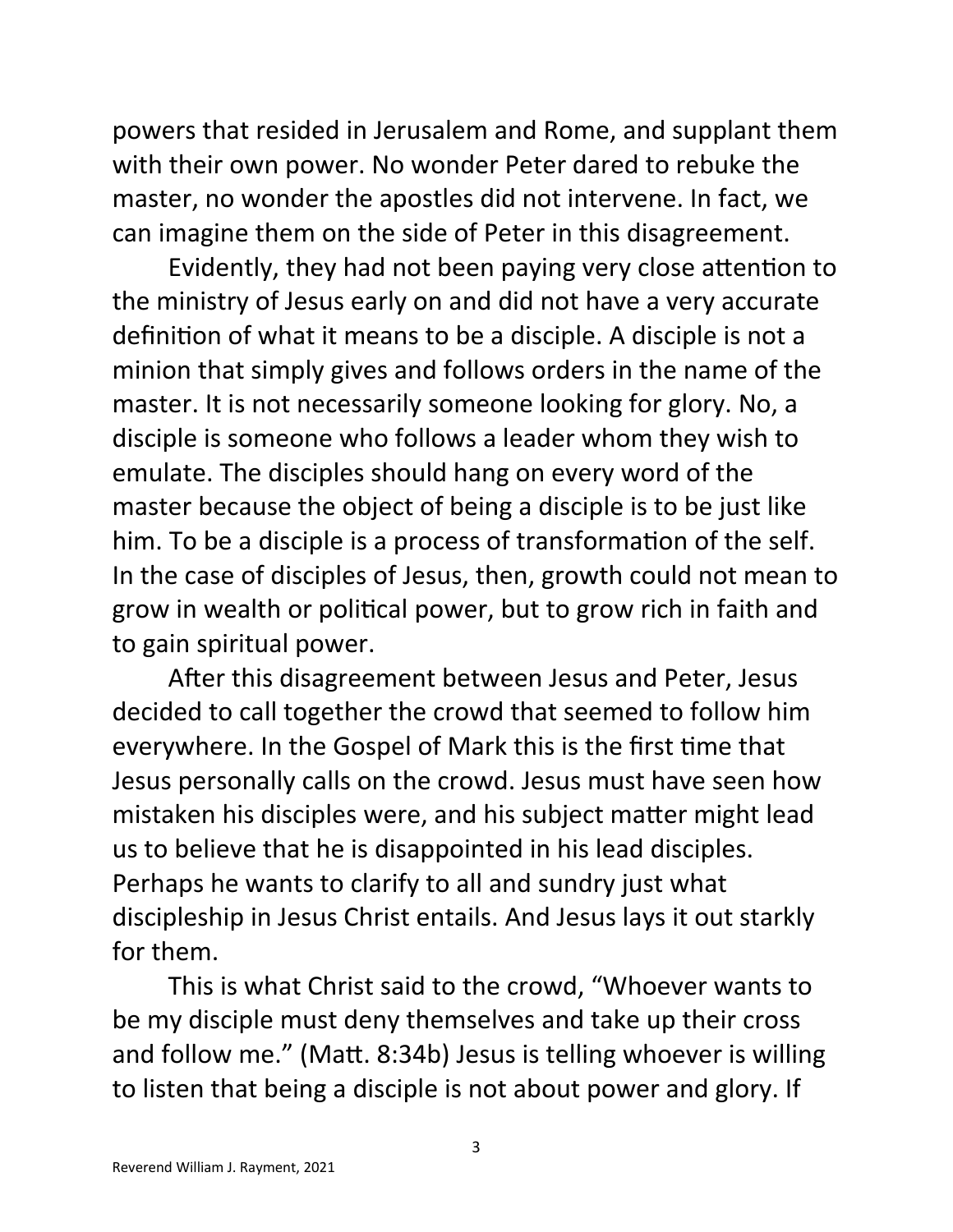the disciples were expecting to head up departments of state, if they were expecting Jesus to hand out big tracts of land and government contracts when he came to power, they really had it wrong. It would be just the opposite. They would be reviled. They would have to sacrifice. They would take the burdens of others upon their own shoulders. They would carry their own cross.

It is important to understand here what carrying a cross meant at that time. Crucifixion was a cruel punishment designed to punish criminals, in fact it was designed to humiliate them as well as cause suffering and pain and ultimate death. It was not a process that anyone might wish to undergo. But that was the plan for the master, and because discipleship was an effort to be like the master, it was meant for the disciples, too. Jesus would suffer because he was good, because he was faithful, because he had done what God had told him to do.

In speaking of the cross, Jesus was being as plain as he could be. To be his disciple a person would have to be like HIM! A disciple had to be good and to be willing even to die for that goodness.

It is interesting to note that this speech swayed ALL of the disciples. I think it was because even though the disciples had had a misconception of what it meant to be the Messiah, they had no doubt of just who the Messiah was (and is), and it was this belief that would lead them, ultimately, to be as much like Jesus as they could be. In fact most of them, at the end of their careers, would end up being crucified or killed because of their faithfulness. They would give up their lives for the message of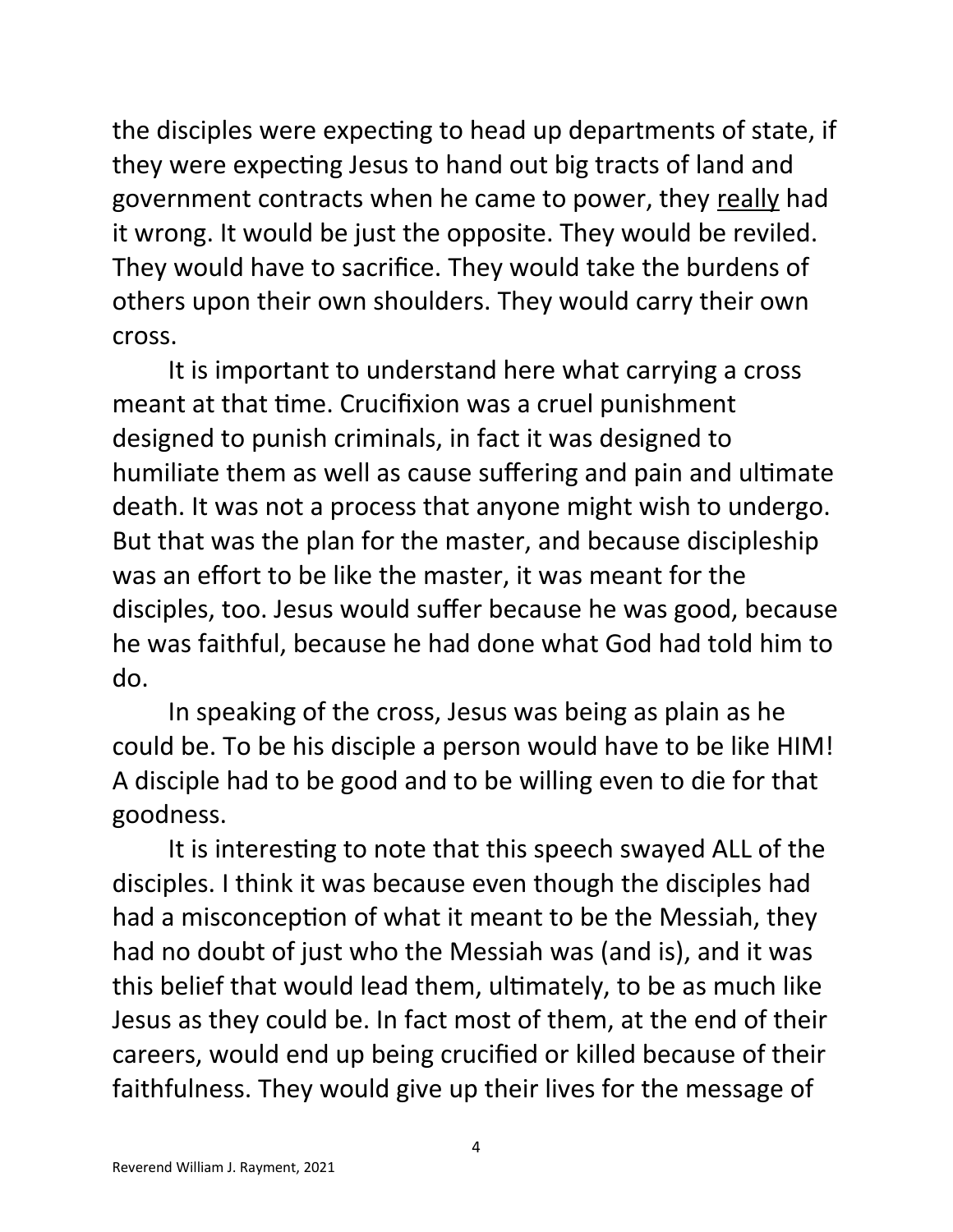Jesus Christ, as John the Evangelist would call him, the Word Made Flesh.

This is what it means to be a disciple of Jesus, to forsake the things of this world and concentrate the things of the next. We are called, and each of us is called in different ways. We can be called to preach, to care for others, to serve food in kitchens, to make prayer shawls, to study the Word. In all these things we do as Jesus did, help others and carry the good news with us wherever we go.

When the disciples gave up the idea of gaining power and wealth in this world, they received something far more valuable. First, they received the satisfaction and the peace of mind of knowing that they were moving toward their true calling, living an abundant life within the church. Second, they came to realize that their work in the world was benefiting others and, in effect preserving their own souls. As Jesus said, "Whoever wants to save their life will lose it, but whoever loses their life for me and for the gospel will save it. What good is it for someone to gain the whole world, yet forfeit their soul?"

I think we can observe within this scene a remarkable transformation. The Apostles, in the presence of Christ, come to realize that the things of this world are not important. Their whole viewpoint changes. This same thing happens to us as we dedicate our lives to Jesus Christ. Our lives, through our discipleship, become better. We no longer myopically focus on our own wants and needs. We become happier people in the here and now because we come to know that what we are doing in the here and now is of benefit to others. As disciples of Christ we can observe our own growth in becoming better